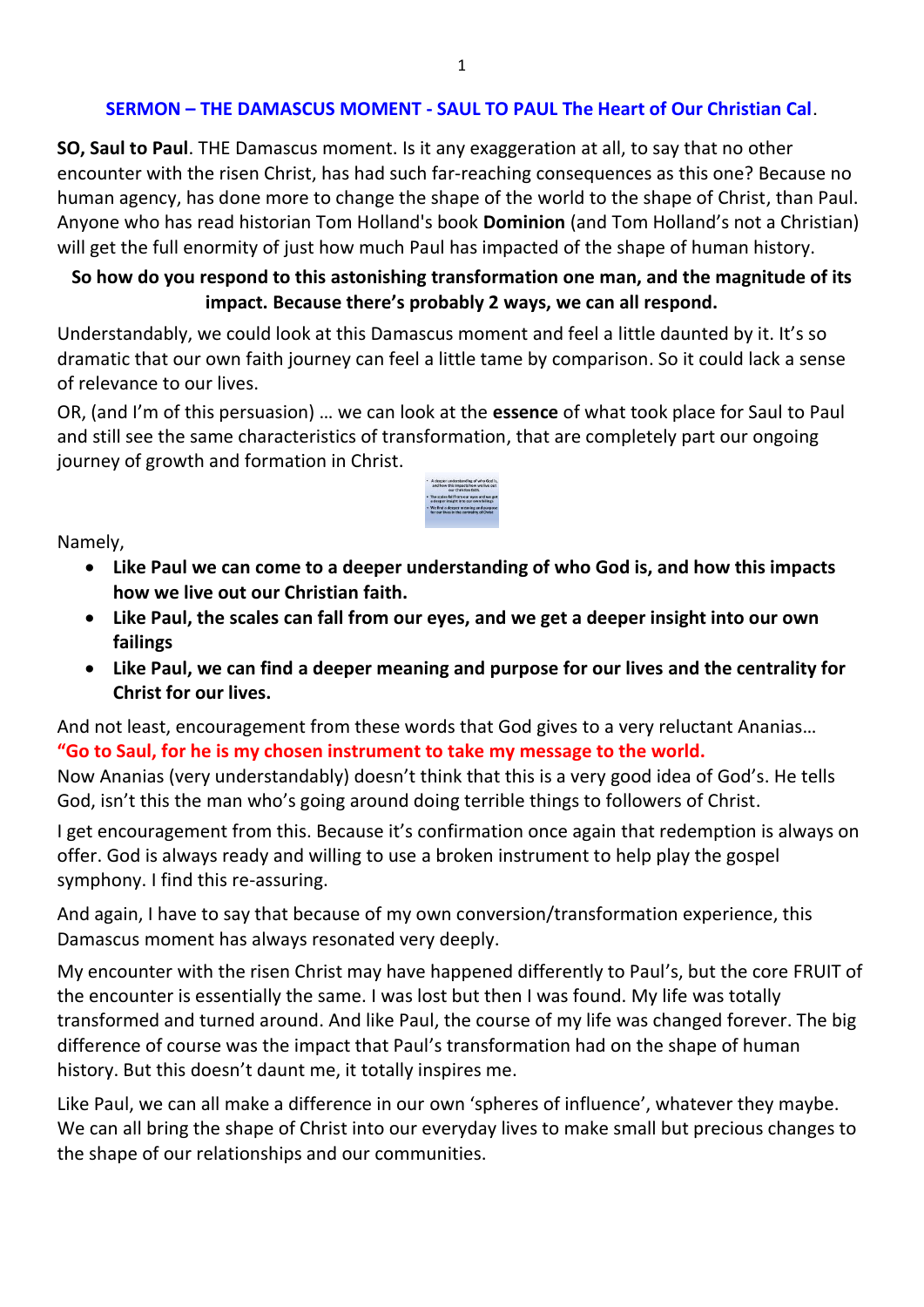#### **And it's this I really want to drill down into today**.

Because I think there's a really profound message in what we see taking place in this change of Saul to Paul**.** Paul was so transformed by the renewing of his mind, that he produced a legacy of faith, hope and love for millions of people … and it still has the power to be an immense inspiration for all of us.

**So here's the two questions I want to dig deeper into.** 

## **WHATS THE MOST PROFOUND CHANGE WE SEE IN PAUL'S HEART AFTER ENCOUNTERING THE RISEN CHRIST? And how does this change then shape Paul into the man, who has such a profound impact on the shape of the world?**

So let's start with this. Because you couldn't get a more dramatic demonstration of this change, than 2 verses from our scripture passages today. This is 'Saul to Paul' in 2 verses. Firstly, these words.



This is Saul on the road to Damascus. **9 Meanwhile, Saul was uttering threats with every breath and was eager to kill the Lord's followers**. **He wanted to bring them—both men and women back to Jerusalem in chains.** 

Now just pause for a moment and take in the fullness of what these words are revealing to us, about the state of Sauls, before encountering Christ**.** And remember Saul considers himself a Godly man as do all his religious peers. By His own estimation, Saul's an expert of the law and Holy Scripture.

Which is why for me, the most telling, (and actually the most chilling word) in this verse, is the word **'eager'.** Not only is Saul, a man of God, prepared to kill. He's eager for it. Uttering threats with EVERY breath.

But now hear these are the words, AFTER His encounter with the risen Christ, after His transformation. This is Saul now Paul, in his letter to the Romans



**"Love your neighbour as yourself." 10 Love does no harm to a neighbour. Love is the fulfilment of the law.'** I love that description from Paul on what it looks like to LOVE.

Love does **no harm** to other people. As we all know, we can harm people and they us, with our destructive words and actions. But love never seeks to hurt or harm to demean or diminish another person.

For me, this is the most telling and therefore the most significant truth that Paul totally grasps about the shape and the Way of Christ. **THAT THE HIGHEST EXPRESSION OF OUR CHRISTIAN FAITH IS LOVE.**

Paul now totally **'gets'** the profound truth of the 2 greatest commandments given by Jesus Christ … **"Love God, love neighbour."**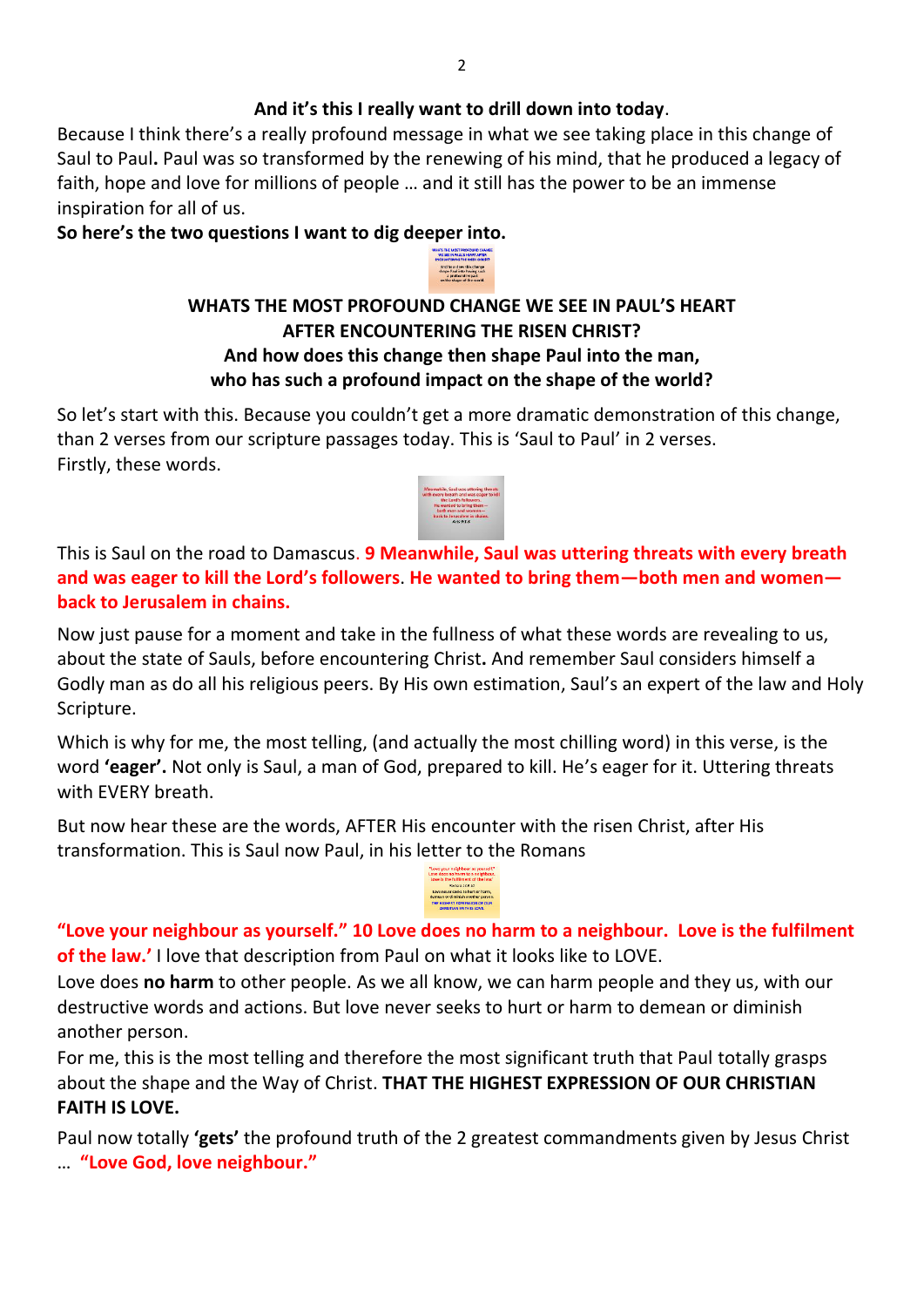He totally 'gets' the profound truth given by Christ that it's ONLY through our expressions of kingdom love that people will recognise that we are HIS followers.

Notice by the way that Jesus doesn't say, 'show your superior, biblical theological knowledge to one another and by *this* everyone will know you're my disciples. It's by our expressions of love to one another, that everyone will KNOW that you belong to ME.

This is what Paul totally gets. Take a look at all of Paul's letters to the early church and we see this truth of this everywhere. Here's a few notable examples.

- To the Colossians **Above all clothes yourselves in love."**
- To the Ephesians  **17 I pray, that you, being rooted and established in love, 18 may have power, together with all the Lord's holy people, to grasp how wide, long, high and deep is the love of Christ, and to know this love that surpasses knowledge—so that you may be filled to the measure of all the fullness of God.**
- And of course, 1 Corinthians 13  **Only 3 things remain, only will last into eternity, our faith, our hope and our love. And the greatest of these, is the transformative, healing restorative power of LOVE.**

And Paul makes it really clear, that all those other Christian gifts … **"speaking in tongues, the gift of prophesy, all knowledge, yeah these are all great, but if we are not able to love others, they all count for nothing." None of these are the defining features of our faith. LOVE is the highest expression of our Christian faith.** 

And the beautiful thing about Paul is that he dedicated his life to showing us what these expressions of Love actually looked like. And he urged and encouraged all the Church communities to live them out. **Love is patient, love is kind, its not proud, it protects and trusts**. **Think of all those verses from Paul known as the 'One Another' verses.** 

**Here's just a few but there are so many more.** 



- Care for one another (1 Corinthians 12:25)
- Serve one another (Galatians 5:13)
- Bear one another's burdens (Galatians 6:2)
- Forgive one another (Ephesians 4:2,
- Be patient with one another (Colossians 3:13)
- Be kind and compassionate to one another (Ephesians 4:32)
- Look to the interests of one another (Philippians 2:4)
- Comfort one another (1 Thessalonians 4:18)

What are these qualities, if not the out workings of Christ like love?

# **SO … WHY IS IT SO IMPORTANT FOR ALL CHURCH COMMUNITIES TO KEEP REMINDING OURSELVES ABOUT THIS TRUTH? ESPECIALY FOR THE TIMES IN WHICH WE NOW LIVE.**



**WELL FIRST AND FOREMOST I WOULD SAY THIS. This is deeply personal to Christ.**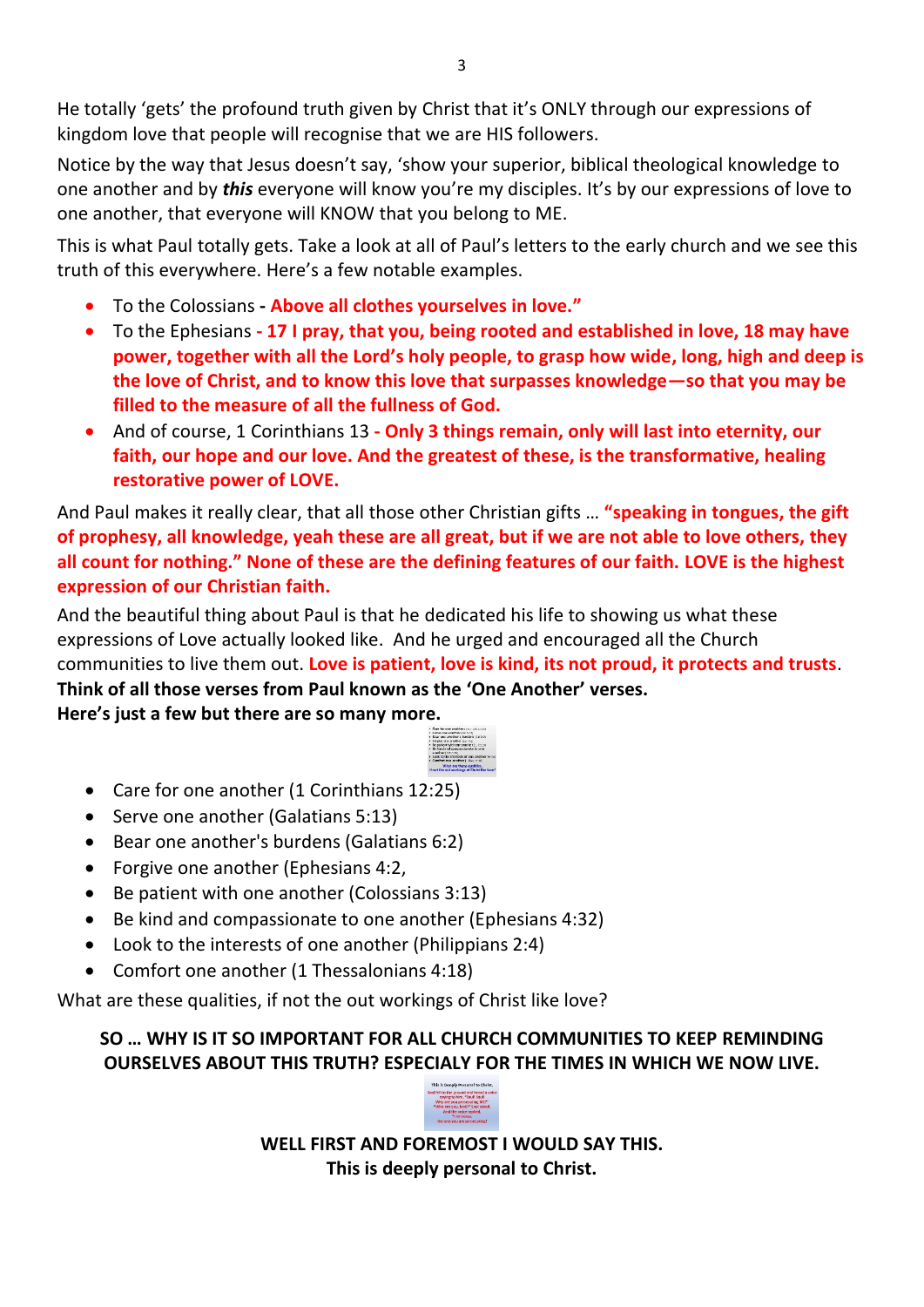There's a lot being revealed in that crunch moment when Saul with murder in his heart, collides with the risen Christ. Look at the words exchanged. **4 Saul fell to the ground and heard a voice saying to him, "Saul! Saul! Why are you persecuting me?" 5 "Who are you, lord?" Saul asked. And the voice replied, "I am Jesus, the one you are persecuting!** 

Clearly for Jesus, the hatred in Saul's heart is an affront an injury to Him personally. To persecute those who aspire to follow his way and truth of the Way of LOVE, is to persecute Christ Himself. Its deeply personal.

We see the same thing in His new commandment.

**34 A new commandment I give to you: Love one another as I have loved you. This is how you will prove to the world that you are MY disciples."** Our works of love are a response to the love given to us.

And all this massively echoes the only passage in scripture where Jesus gives us the criteria for final judgement, the parable of the Sheep and the Goats. **"Whatever you do (are doing) for the least of my brothers and sisters … you are doing it for ME".** 

Whenever and wherever, the body of Christ is showing acts of LOVE to the poor, the hungry, the sick and the prisoner, we are doing it for Christ. It's deeply personal. So if its deeply personal for Christ, then it has to be deeply personal for you, me and every church community.



## **The second reason this truth is so important is this. THE CALL FOR LOVE TO BE OUR HIGHEST EXPRESSION, IS CRUCIAL FOR THE TIMES IN WHICH WE NOW LIVE.**

We live in an increasingly fractious and fragmented world and the call for the church to truly be the salt and light of love in this world, is both pressing and urgent.

If we look back at the history of the Church down the centuries and right up to the present day, isn't it crystal clear, that Christianity always loses the plot, when it loses sight of this core commandment from Jesus Christ. That Love is the highest expression of our faith. It's our highest calling. It's when we lose sight of this, that we can tend to shoot ourselves in the mission foot.

I was talking to someone yesterday from our Saturday prayer team about all the new and exciting green shoots in our ministry and community, and they said to me "what's really encouraging to see is that there's a real spirit of unity in the Church". And I confess for me, this is really pleasing to hear.

Given what we've all been through, where emotions across the country have been running high and opinions running strong, I think its testimony to the spirit of this community that we've stayed rooted and established in love. We've remained a Church community prepared to learn from each other and grow with each other, so that together, we can become filled to the measure of all the fullness of God.

# **AND FINALLY, WHY IS THIS TRUTH SO IMPORTANT?**

Because I truly believe that the reason Paul had such a profound impact on shaping the world into the shape of Christ… is because he totally grasped this compelling truth. The centrality of LOVE for our Christian Faith.